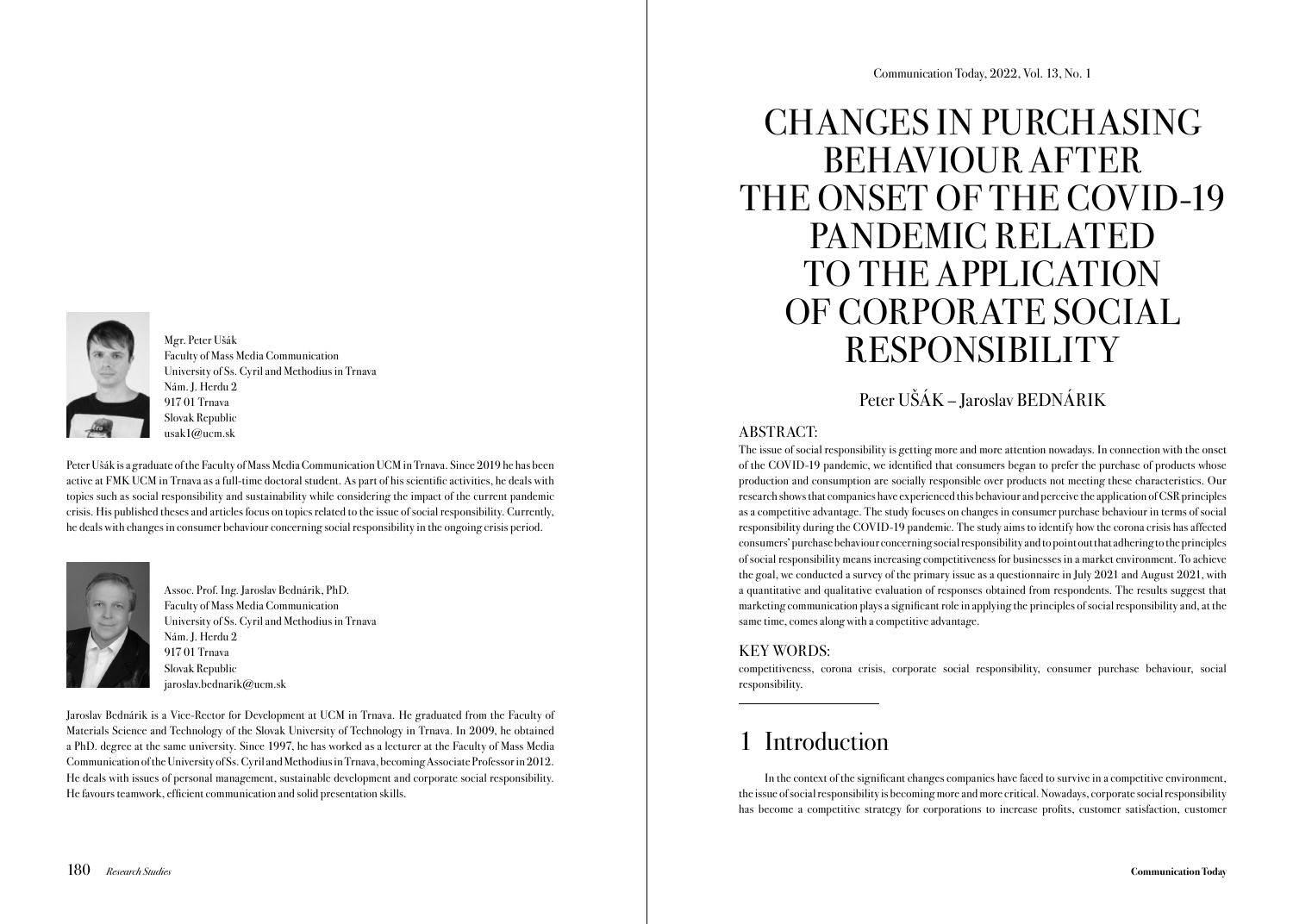loyalty, company reputation and a positive brand approach.<sup>1</sup> Matten and Moon state that corporate social responsibility confirms social contract, institutional commitment, morality, legitimacy and consumer focus, increasing the company's positive image.2 Based on the above, it can be said that we notice many indications that specific consumers perceive these topics as necessary and behave more responsibly towards nature, but also towards society. In this context, we assume that they also apply socially responsible behaviour in their purchasing decisions and change some of their purchasing habits. Furthermore, we assume that many consumers recognise brands that behave socially responsibly and prefer them in their purchasing decisions over those brands that do not deal with social responsibility at all or only to a minimal extent.

We will further evaluate these assumptions in the next part of the study. The results can be beneficial to businesses. Indeed, confirming the hypothesis that consumers adopt socially responsible behaviour when purchasing will signal businesses to respond. Currently, many large and medium-sized companies already apply the concept of "social responsibility". However, the situation is often challenging because the company thinks primarily of profit, which may be in conflict with its socially responsible activities. In this situation, the role of marketing communication is to harmonise corporate activities so that social responsibility is process-driven while achieving stable profits. Social behaviour will increasingly be a decisive factor in the competition and the ultimate success in the market. An example: in 2020, during the initial phase of the first wave of the COVID-19 pandemic, commercial banks, for example, changed their communication with clients. Their advertising spots drew attention to stability and support in difficult times. It was related to uncertainty and fear in the company, and this change in marketing communications brought successful results. In times of uncertainty, it turned out that clients did not mind advertising activities and welcomed them positively, mainly because they considered their funds to be safely stored in these institutions, and if there was a long-term crisis, they promised to help. This change in communication in connection with the crisis was only the beginning of further changes in communication and the overall reassessment of business strategies. When we mention rapidly changing market conditions before the onset of COVID-19, current trends in the European Union point to reforms and the necessary transition to a green economy. If a company wants to be successful today, it must take its own social responsibility very seriously, as it will have an increasing impact on overall market competitiveness soon.

# 2 The Corona Crisis and Its Effects on Changes in Social Behaviour

Social responsibility is a severe issue nowadays. The need to be responsible for nature and each other is constantly growing. We can mention man-made climate change and the corona crisis, which keeps the whole world in uncertainty. Society thus creates a gradually increasing pressure on companies to behave responsibly in their business activities. This pressure means that businesses are aware that they could lose customers if they produce their products regardless of social responsibility. In fact, the concept of "corporate social responsibility" (CSR) has existed for more than 60 years. The theory of social responsibility is being researched, developed and implemented in practice worldwide, but there is still no universally accepted definition. CSR needs to be understood in a broad context and includes many concepts and ideas known under different names, such as corporate responsibility, business ethics, responsible business, sustainable development, the environment, etc.<sup>3</sup>

We identify with the statement that corporate social responsibility is becoming a part of any successful business strategy and is even a necessity today. Corporate social responsibility affects companies' financial

results and becomes a relevant part of management processes.4 COVID-19 poses significant challenges for businesses, the economy, governments, and society as a whole. In addition to 'fair' companies, with the onset of the pandemic, those that sought to profit from the crisis emerged as well. In order to limit such profit gain, for example, in the United Kingdom, a special working group has been set up within the Competition and Markets Office to take action against companies that benefit from the pandemic through misleading claims about their products or artificially increased prices.<sup>5</sup>

The crisis has affected society at multiple levels. It could be argued that society today is, in many ways, quite different from the 'mass society' as it existed in the early  $20<sup>th</sup>$  century, and it would be hard to argue that in today's interconnected world of digital media people still can be seen as atomised individuals. On the other hand, we live in a media universe where people are sending more than that they are receiving, so a "reverse atomisation" of the public can be said to be taking place, as no one truly listens to other people when they speak.<sup>6</sup>

The concept of "social responsibility" is based on the principle of voluntariness, and in practice, it often happens that the company presents itself as responsible, and yet it consciously does not adhere to or violates these principles. In his study, Bednárik says that it is essential for companies to take corporate social responsibility seriously: *"a socially responsible company aims not only to maximise profits in the short term but its goals are based on the needs of the internal and external environment and also include the social and environmental aspects of its activities. Such a company has long-term goals that contribute to society's longterm profit generation and long-term development. The goal of such a company is not just to make a profit. Considering the growing importance of human resources, which are the company's core capital, efforts to harmonise workplace relationships are becoming more important, and securing such tasks is becoming a priority for companies that are serious about socially responsible business".*<sup>7</sup>

If we want to better understand the changes in consumer purchase behaviour, we have to focus on several areas of life that have been affected by the corona crisis and are related to our topic. We have taken data from research by the Kantar agency, which has been dealing with this issue for a long time and is a leader in its field, researching the feelings and expectations of people worldwide since the beginning of the pandemic. For our study, we use data from Kantar's research related to April 2021. This data shows that the global crisis has affected most people around the world. As many as 42% of all people have been affected by the corona crisis. 8% of people have been infected with the virus, 23% say that their family members have been infected and 23% say their close friends have been infected. The given effect is most extreme in Brazil, where 87% say that they or their close relatives have contracted the virus.<sup>8</sup>

A study by the research agency Kantar further deals with satisfaction with the government's reactions. Government support is declining worldwide. The results were compared with the research period in April 2020. In April 2021, more than half (55%) agreed with the measures taken by their government, compared to a share of 61% in 2020. Moreover, 28% disagreed with their government's actions, compared to 23% in April 2020. Dissatisfaction was significantly higher in 'developing' countries, including Brazil (59% dissatisfaction in April 2021 vs. 38% in April 2020), Colombia (44% vs. 23%), Argentina (40% vs. 13%) than in EU countries such as Belgium (43% vs. 27%) and France (41% in both waves). It turns out that the invention of the COVID vaccine increases the satisfaction waves towards the government and its support. The U.S. government has seen support increase by 20 percentage points from 35% to 55% since August 2020, while the UK government has seen an increase of 13 percentage points from 37% to 50%.<sup>9</sup>

Available at: <https://www.kantar.com/inspiration/coronavirus/covid-19-barometer-consumer-attitudes-habits-and-expectations-revisited>. 9 *COVID 19 Barometer: Consumer Attitudes Habits and Expectations Revisited*. Released on 14th May 2021. [online]. [2021-08-14].

<sup>1</sup> CALABRESE, A., COSTA, R., ROSATI, F.: Gender Differences in Customer Expectations and Perceptions of Corporate Social Responsibility. In *Journal of Cleaner Production*, 2016, Vol. 116, p. 141.

<sup>2</sup> MATTEN, D., MOON, J.: Reflections on the 2018 Decade Award: The Meaning and Dynamics of Corporate Social Responsibility. In *Academy of Management Review*, 2020, Vol. 45, No. 1, p. 10.

<sup>3</sup> HE, Y., LIN, W., STREIMIKIS, J.: Linking Corporate Social Responsibility with Reputation and Brand of the Firm. In *Amfiteatru Economic Journal*, 2019, Vol. 21, No. 1, p. 13.

<sup>4</sup> GALAN, J., MELO, T.: Effects of Corporate Social Responsibility on Brand Value. In *Journal of Brand Management*, 2011, Vol. 18, No. 6, p. 428.

<sup>5</sup> BUTLER, S.: *New UK Taskforce to Crack Down on Coronavirus Profiteers*. Released on 20th March 2020. [online]. [2021-08-02]. Available at: <[https://www.theguardian.com/business/2020/mar/20/new-uk-taskforce-to-crack-down-on-coronavirus-profiteers>.](https://www.theguardian.com/business/2020/mar/20/new-uk-taskforce-to-crack-down-on-coronavirus-profiteers%20)

<sup>6</sup> DEUZE, M.: No One Listens When Everyone Speaks: On the Future of Media in Media Life. In *Mediapolis: Revista de comunicação, jornalismo e espaço público*, 2017, Vol. 4, p. 11-37.

<sup>7</sup> BEDNÁRIK, J.: Change of Paradigm in Personnel Strategy – Corporate Social Responsibility and Internal Communication. In *Communication Today*, 2019, Vol. 10, No. 2, p. 49.

<sup>8</sup> *COVID 19 Barometer: Consumer Attitudes Habits and Expectations Revisited*. Released on 14th May 2021. [online]. [2021-08-14].

Available at: <https://www.kantar.com/inspiration/coronavirus/covid-19-barometer-consumer-attitudes-habits-and-expectations-revisited>.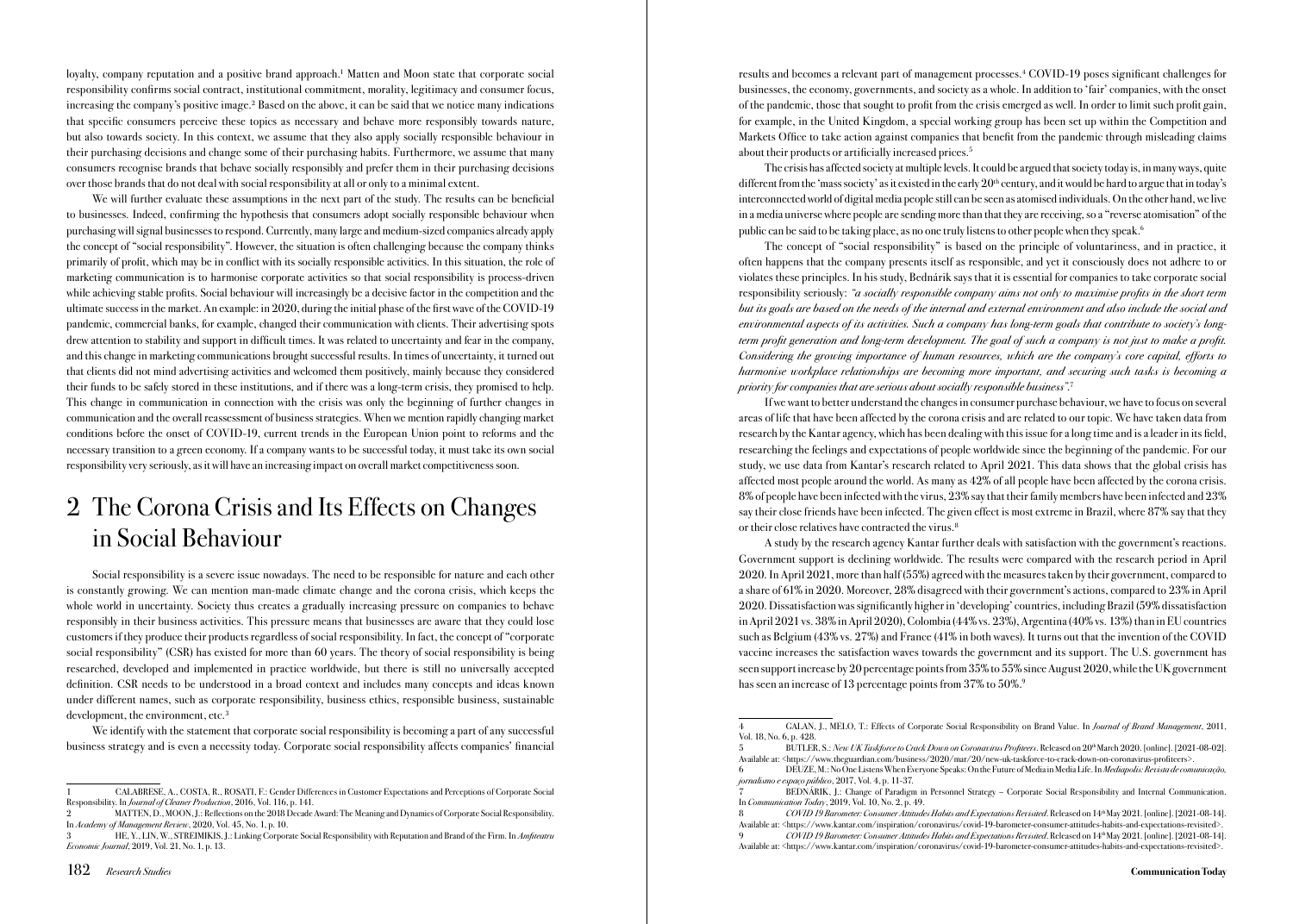Research also shows that more than half of people (54%) have felt the impact on their income. Another 18% still expect it to be decreased due to the pandemic. It has affected more young people (aged 18 – 34), with 62% of them already experiencing a loss of income. Most people expect a long-term economic impact. One in three (33%) believe that the economy will recover quickly when the pandemic is under control, increasing 30% in comparison with April 2020. The same optimism is expressed by only 28% of people in the 'leading' countries. Regarding price sensitivity, 70% of people continue to pay more attention to prices in shops, supermarkets and shopping malls, compared to 64% in April 2020 and 58% (+10%) prefer more products on sale.<sup>10</sup>

We also responded to this data from external sources with our research in the given area of interest. We deal with the issue of socially responsible marketing in the environment of medium-sized companies in Slovakia. In April 2021, we developed a pilot project to find out to what extent companies apply the principles of socially responsible behaviour in their business, whether they perceive such activities as a competitive advantage and whether the principles of social responsibility communicate inwards but also out of the company professionally, through an employee or a department designated to do so. For the pilot research, we contacted 10 companies that provided us with necessary information. Indeed, businesses must understand consumer purchasing behaviour changes and apply the necessary procedural procedures to put CSR into practice.

The answers show that companies perceive themselves as socially responsible; many professionals manage these activities and perceive social responsibility as a competitive advantage. Nevertheless, they often encounter problems in their application, for example, due to high input costs and a comprehensive and complex principle of implementing social responsibility instruments. Companies also perceive consumer purchase behaviour changes towards different purchasing decisions based on the social responsibility principles. The main task of our study is to point out these specific changes in consumer behaviour, which will serve as a signal for general changes in business strategies.

### 3 Methods

In the first part of the study, we focused on mapping the current situation related to the issue of social responsibility concerning the ongoing corona crisis. In addition to that, we are concerned with the changes in consumer purchase behaviour during the pandemic, mainly in connection with social responsibility. In addition to scholarly literature, we use the data provided by the agency Kantar and at the same time, we also present empirical data drawn from our own pilot survey. The empirical part of the study focuses on the changes brought by the corona crisis concerning socially responsible behaviour. We monitor behavioural changes for both businesses and consumers.

The pilot survey's results show that companies have responded to the crisis and see compliance with the principles of social responsibility as their competitive advantage. The research aims to find out how the corona crisis has affected consumers' purchase behaviour concerning social responsibility and to point out that compliance with the principles of social responsibility means increasing competitiveness for companies in a market environment. To achieve the goal, we conducted a survey using a questionnaire. Before carrying out the survey itself, we set the following assumptions (A):

A1: More than 50% of consumers have been affected by the corona crisis regarding their socially responsible behaviour.

A2: More than 50% of consumers make their purchasing decisions based on socially responsible behaviour (they prefer recyclable packaging, for example).

A3: More than 50% of consumers consciously recognise and prefer brands that promote and use social responsibility.

A4: Younger consumers prefer socially responsible behaviour compared with older consumers.

184 *Research Studies* Communication Today

We use different kinds of questions in the questionnaire to identify whether our assumptions can be confirmed or should be rejected. First, we identify what age category a particular respondent belongs to. The reason is that younger consumers generally prefer products offered by socially responsible producers. We also identify the extent to which the corona crisis has affected consumers' purchase behaviour concerning social responsibility and, consequently, whether these consumers perceive changes in responsible behaviour within their surroundings. Then we focus on finding out whether consumers would prefer a sustainable product to one that is not (we use eco-packaging as an example). A very interesting factor in connection with social responsibility is the price. Therefore, in the next part of the questionnaire, we asked whether consumers would be willing to pay a higher price for sustainable products. In practice, the price is the decisive factor in the purchase and it will be interesting to find out, as it is in the context of social responsibility.

Another subtopic is companies' reaction to the onset of the corona crisis. We pay attention, among other things, to how companies respond to these circumstances, whether they understand the situation and perceive the application of CSR principles as their competitive advantage. Furthermore, we are also interested in exploring how consumers perceive such corporate social responsibility efforts. Specifically, whether they have noticed any changes in the social behaviour of companies or whether they have their favourite brand, which they know is socially responsible and sustainable. We focus on finding out whether consumers monitor CSR activities outside the store area (or during the sales process) by the remaining questions. We are also interested in whether consumers have changed their shopping behaviour during the pandemic and, for example, stopped buying products from producers not acting in accordance with the principles of social responsibility. The answers were obtained during the questionnaire survey conducted via the online service *survio.sk*, carried out in July 2021 and August 2021.

We addressed the respondents in the form of a questionnaire in order to find out their attitudes and opinions on the issue of social responsibility. Using a convenient sample, we contacted 150 respondents. The questionnaire contained both open and semi-closed questions, while the introductory questions provided us with information about the respondents' age, gender and residence. After completing the survey, we proceeded to evaluate it. We summarised the obtained data and processed it visually.

## 4 Results

The following section confronts our assumptions with the questionnaire results, offering interesting findings suitable for further processing. We assumed that more than 50% of consumers have been affected by the corona crisis regarding their socially responsible behaviour. It turns out that society seems to be thinking more about social issues during this crisis than ever before. We asked if people had noticed a change in CSR around them, and as many as 67% had experienced such changes, compared with 33% who had not experienced similar changes in behaviour. We also tried to determine whether people felt more responsible for sorting waste in connection with the pandemic or whether they had started to prioritise buying eco-products. On a scale of 1 to 10, with 10 being the highest level of agreement, we recorded a value of 6. It is also interesting that the younger age group either changed their attitude towards high-level social responsibility or stuck to and preferred such values before the pandemic. Our assumption is therefore confirmed.

Furthermore, we assumed that more than 50% of consumers make their purchasing decisions based on socially responsible behaviour (for example, recyclable packaging is preferred). The following table shows the related results.

<sup>10</sup> *COVID 19 Barometer: Consumer Attitudes Habits and Expectations Revisited*. Released on 14th May 2021. [online]. [2021-08-14]. Available at: <https://www.kantar.com/inspiration/coronavirus/covid-19-barometer-consumer-attitudes-habits-and-expectations-revisited>.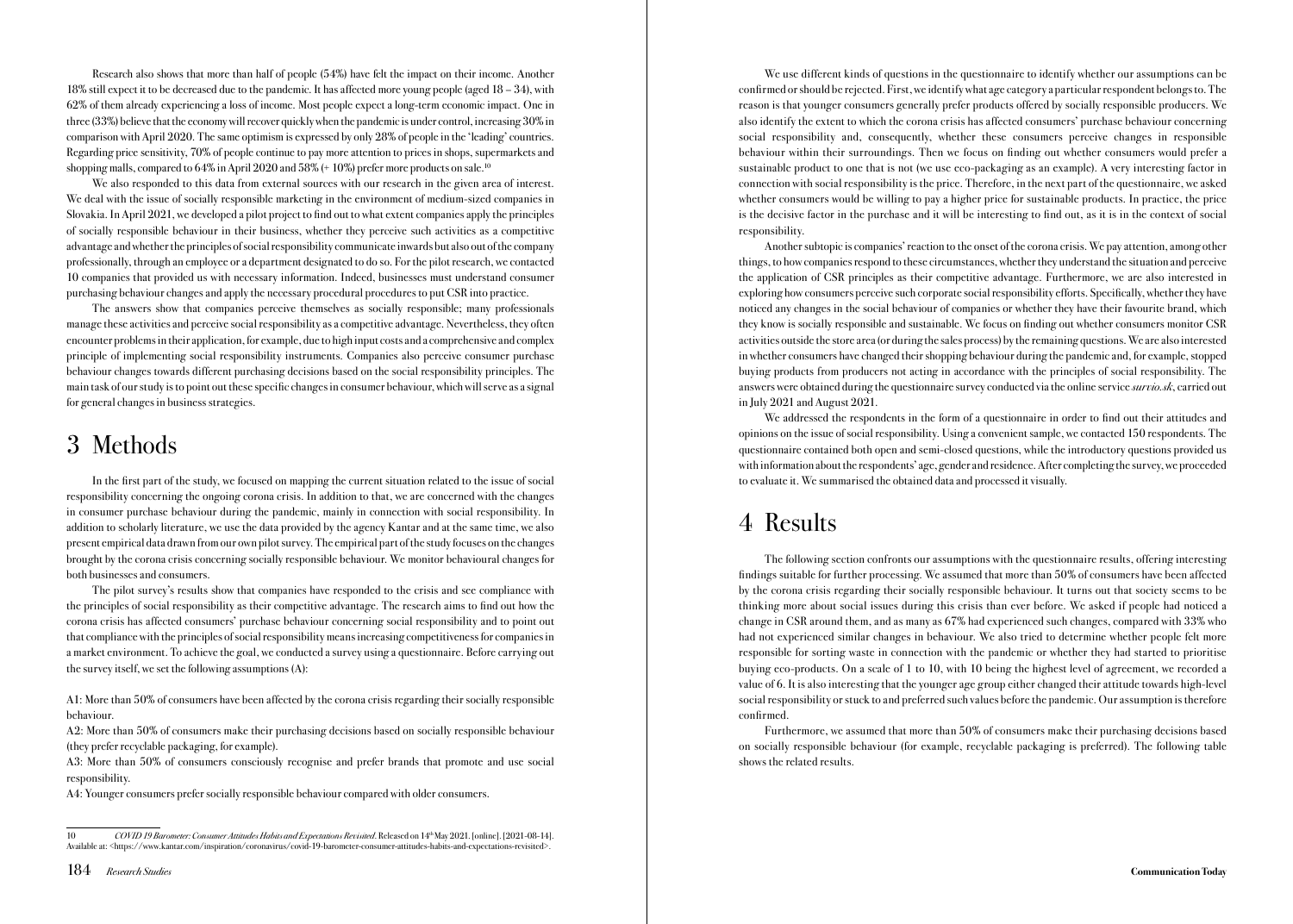*Table 1: To what extent does the product's sustainability determine the purchasing decision?*

To what extent does the sustainability of the product determine the purchasing decision?

| the answer (10 is full consent) | answers        | $\frac{0}{0}$ |
|---------------------------------|----------------|---------------|
| ● 10/10 女女女女女女女女女女              | 18             | 20%           |
| ● 9/10 ★ ★ ★ ★ ★ ★ ★ ★ ★ ☆      | 8              | 8.9%          |
| ● 8/10 ★ ★ ★ ★ ★ ★ ★ ★ ★ ☆ ☆    | 8              | 8.9%          |
| ● 7/10 ★★★★★★★☆☆☆               | 16             | 17.8%         |
| ● 6/10 ★★★★★★★☆☆☆☆              | $\overline{4}$ | 4.4%          |
| ● 5/10 ★★★★★☆☆☆☆☆               | 22             | 24.4 %        |
| ● 4/10 ★★★★★☆☆☆☆☆☆              | 8              | 8.9%          |

#### *Source: Own processing*

In the question itself, we explained to the respondents what they should think of under the terms "social responsibility" and "purchasing decisions". This data shows that almost 75% of involved people make purchasing decisions based on social responsibility. However, the most significant representation is associated with the option of  $5/10$ , so there is a considerable group of people who neither agree, nor disagree. This opens up a space for marketing communication of corporate activities focused on social responsibility. The assumption is confirmed as well. In addition to consumer purchasing decisions, we were interested in whether consumers perceive changes in the behaviour of companies (brands) in connection with social responsibility and the current crisis. 75.6% of respondents claim that they have experienced either change in companies' behaviour in general or any positive changes, but only in relation to some companies, not all of them. In contrast, 24.4% of respondents have not noticed any changes in the behaviour of companies.

Our last assumption was that more than 50% of consumers consciously recognise and prefer brands that promote and use social responsibility. The following figure (Figure 1) shows the percentage of each answer to the question concerning the above assumption.





• Yes, I prefer to buy my favorite socially responsible brands.

*Figure 1: Do you have your favourite brand that you know is sustainable and socially responsible and you buy from it? Source: Own processing*

We also focused on whether the respondents have their favourite brands in this question, and  $40\%$ confirm this statement. Another almost 38% say that they know socially responsible brands and prefer them when buying. The assumption is confirmed because only 22% of the answers mention that the respondent does not know any socially responsible brand.

In addition to the assumptions we set and confirmed, we found out to what extent consumers are willing to pay a higher amount of money for socially responsible products. 66% of the answers were either 'definitely yes' or 'rather yes', while the answers 'rather no' or 'definitely no' represent 34% of the research sample. Interestingly enough, 40% of all answers is 'definitely yes'. The transition to a greener economy and the overall change in the attitude of the whole society will not be for free, so we take this result as a positive indicator for the near future and upcoming periods. The following figure (Figure 2) shows the processed results of the survey on this issue.

Did you stop buying products from irresponsible brands during the pandemic?



*Figure 2: Did you stop buying products from irresponsible brands during the pandemic? Source: Own processing*

We investigated how social responsibility affects the shift of consumers to competitors. We asked whether consumers have stopped buying products from specific irresponsible companies due to socially irresponsible behaviour during the current crisis. The data shows that 33.3% of respondents have stopped buying such products, 40% say they have sought them to a lesser extent and 26.7% claim their purchase behaviour has not changed in relation to the given matter.

# 5 Conclusion

The results of the study could be used as several recommendations for practice. New trends in marketing communication show the ever-increasing importance of social responsibility. One can only agree with the statement that accepting social responsibility as a part of its own business strategy is not only beneficial for a company's employees and customers, but also for the company itself. Socially responsible companies primarily receive non-financial benefits. Social responsibility is an excellent way to increase their credibility and build their reputation. From a company's internal point of view, thanks to social responsibility, employees will reward the company with their loyalty and increased productivity because they might be happier.11

I know brands I know are socially responsible, I prefer them, but I don't have my favorite

I don't have a favorite socially responsible brand, nor do I know them.

<sup>11</sup> WERTHER, B., CHANDLER, D.: *Strategic Corporate Social Responsibility: Stakeholders in a Global Environment*. Los Angeles : SAGE, 2011, p. 224.